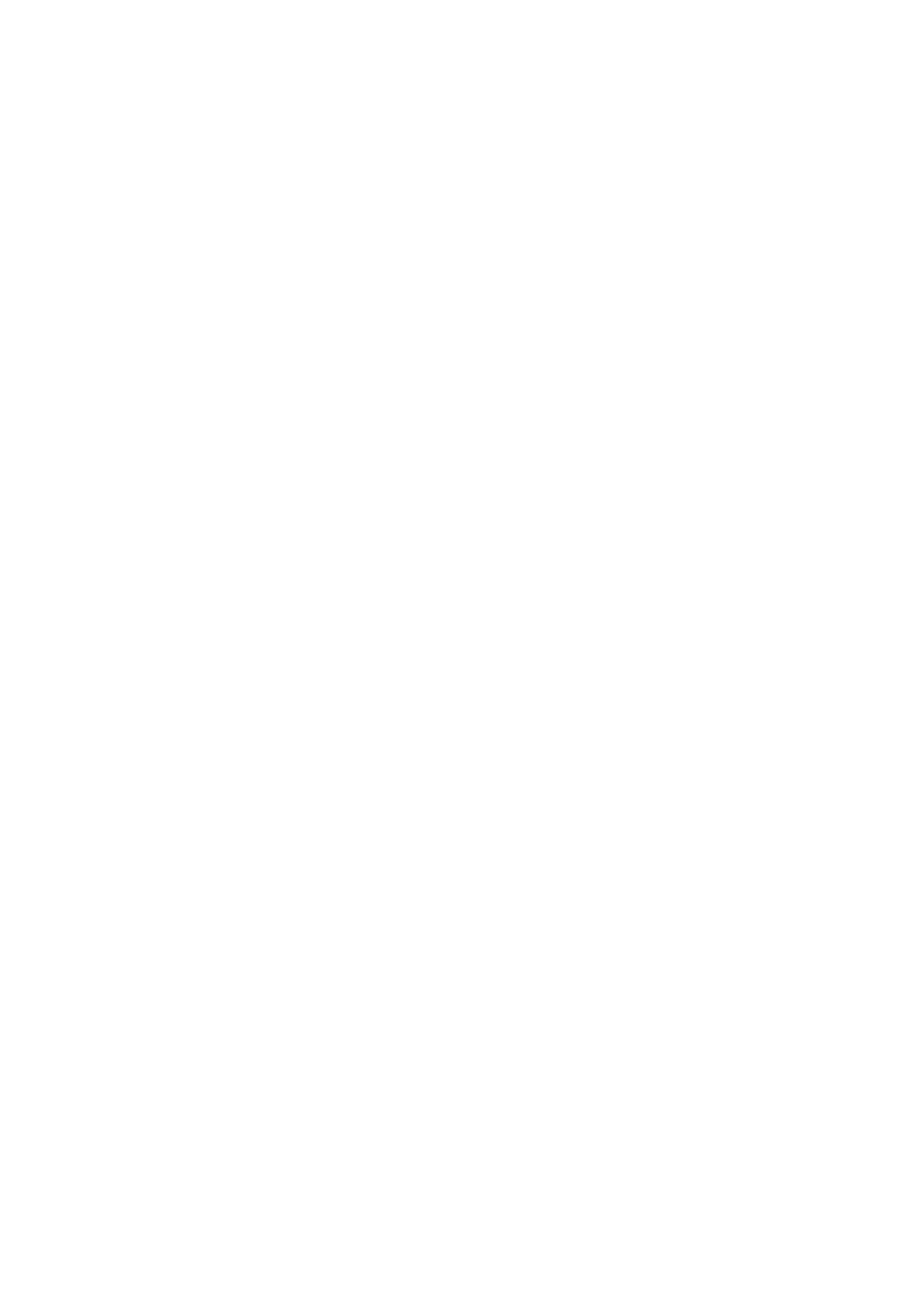• Adhere to hygiene, health and safety, security and police protocol

## **General Duties**

- To understand and uphold the purpose and values of the organisation and ensure that these guides and inform the work and conduct of the post holder
- To be knowledgeable of the union constitution, as it applies to this post, including any legal requirements.
- To work in accordance with all SU policies and procedures, including health and safety, staffing protocols, financial procedures and the SU's equal opportunities policy
- To undertake any other duties and responsibilities commensurate with the grade of the post, properly directed by the line manager. These variations will not change the general character of the post or the level of responsibility entailed
- To attend from time to time, as required, meetings as necessary to meet the requirements of the post
- To attend all staff development days and training as required. Flexibility in working hours may be required to accommodate this
- To ensure the SU's aspirations to reduce our environmental impact are delivered, contributing positively to the department and the organisation's aims
- To be flexible and adaptable in a changing environment, the role holder may be assigned to other areas of the students' union to meet the needs of the service. This will in turn provide development opportunities in which to broaden experience

# **Person specification**

# **Education, qualifications and training**

| Good general education/relevant qualifications            |   |   |
|-----------------------------------------------------------|---|---|
| <b>Experience</b>                                         |   |   |
| Working as a bartender or host in a bar/ club environment | E |   |
| Hospitality/retail experience                             |   | D |
| Experience in a customer service environment              |   | D |
| Experience working with till and stock systems            |   | F |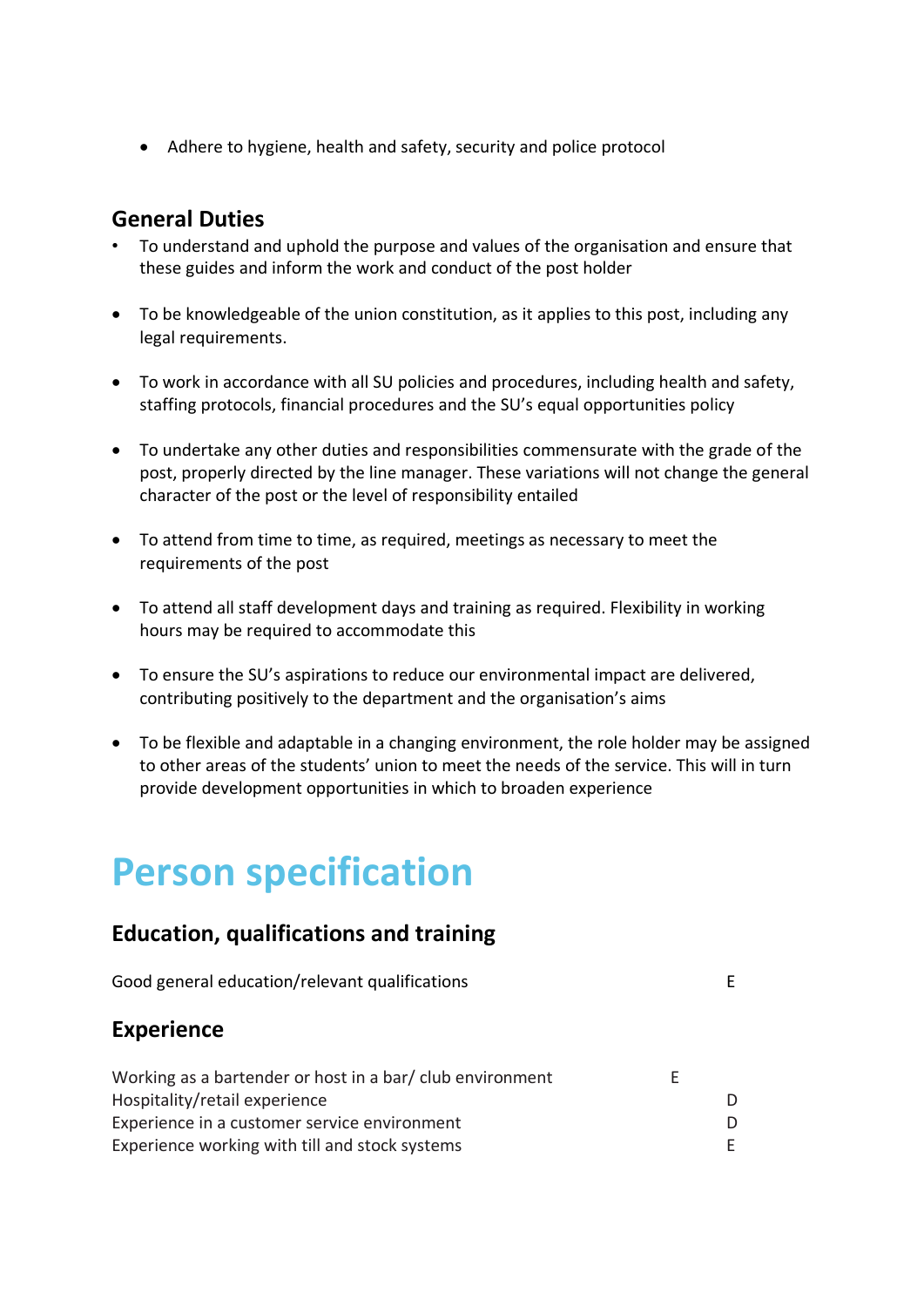### **Skills**

- Passionate about providing excellent service and enhancing the student experience
- Ability to work effectively in a team
- Experience with delivering customer services
- Professional attitude and appearance
- Ability to be resourceful and proactive with issues arise
- Excellent organisational skills
- Multitasking and time-management skills, with the ability to prioritise tasks
- Confident in putting through sales

# **Additional Information**

#### **Relationship to an employee of the Students' Union or University**

You are required to state on your application form whether you are related to or closely acquainted with either an employee / Officer of the SU or of the University. We wish to ensure that the selection process is not prejudiced in any way. Any deliberate failure to make a disclosure will disqualify you. If a relationship is discovered after appointment, this may result in dismissal.

#### **Canvassing members of the Students' Union / University**

Canvassing Full Time Officers or employees of the Students' Union / University either directly or indirectly in an attempt to gain preferential treatment in connection with an appointment will disqualify you. This provision does not prevent a member of staff from providing a reference of your ability, experience or character for submission with an application for appointment.

#### **Disclosure of criminal convictions**

You will appreciate that the Students' Union must be particularly careful to enquire into the character and background of any person who may supervise or have access to persons under the age of 18. Therefore this employment is exempt from the provisions of the Rehabilitation of Offenders Act 1974. This means you are not entitled to withhold information requested by the Union about any previous convictions you may have, even if in other circumstances these would be regarded as 'spent' under the Act. You must provide the Union with information about any previous convictions (excluding minor traffic offences) you may have before commencing employment.